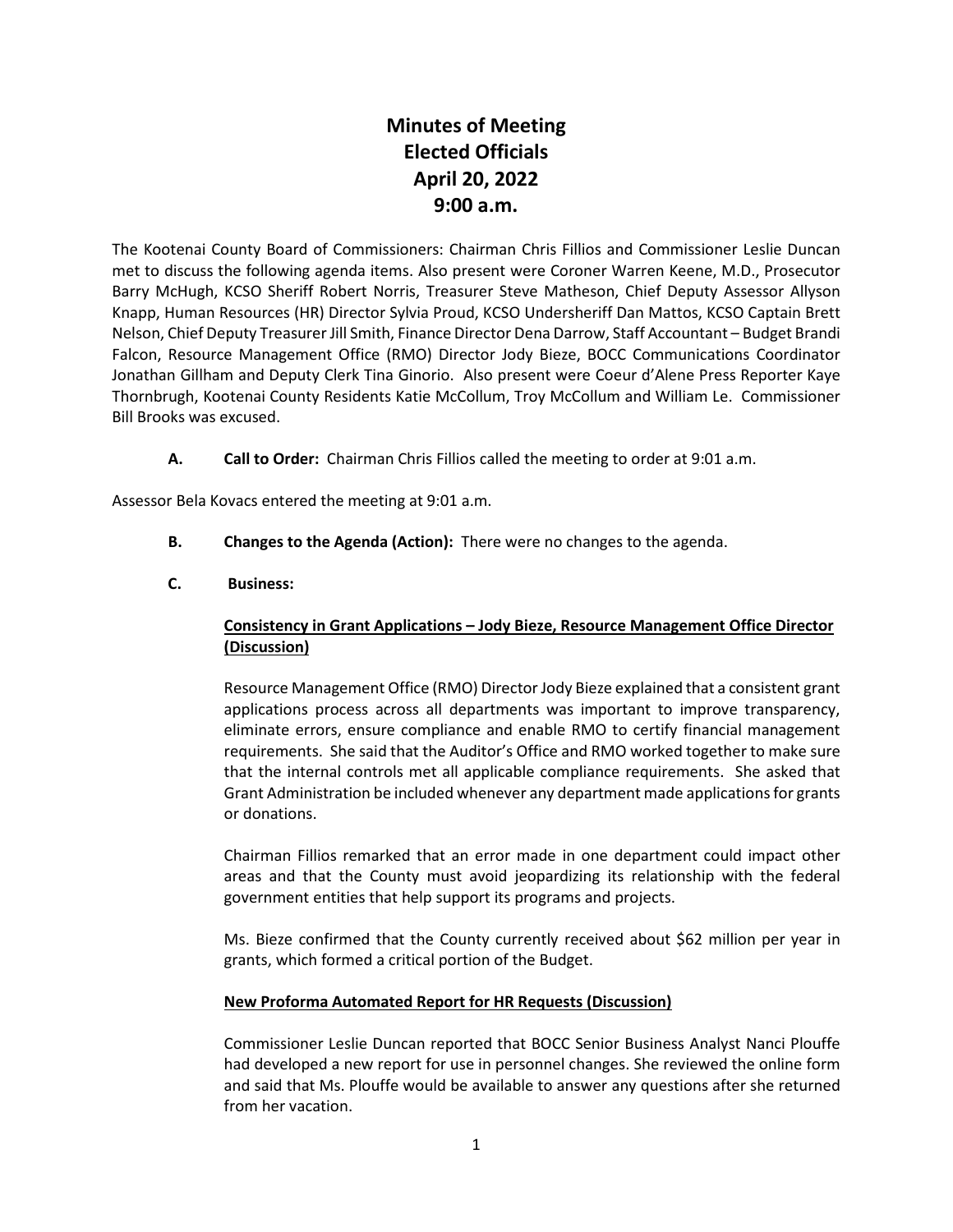Finance Director Dena Darrow remarked that this report should provide much more accurate information and would be more convenient to access.

Treasurer Steve Matheson asked whether one Elected Official would be able to view data from other Elected Officials' departments.

Ms. Darrow said that this would be possible, depending on the level of security access an individual had been given. She indicated that Treasurer Matheson would receive a clearance which would allow him such access, as would the other Elected Officials.

Commissioner Duncan remarked that the data being discussed was public information, subject to a public records request, so she had no problem with this request for access.

Chairman Fillios agreed that, since it was public information, Elected Officials should be able to view it as needed.

Ms. Darrow noted that no names or positions were included in the report, so the personal privacy of staff would be protected.

#### **Permanent Levy Override – Public Safety (Discussion)**

Treasurer Matheson suggested that the Sheriff's Office and the BOCC consider a Permanent Levy Override as a potential solution to the ongoing public safety funding issues. He explained this would create an avenue for the Sheriff's Office to receive increased financial support, outside the normal County Budget avenues. He said that a proposal for a Permanent Levy Override would have to be placed on the November ballot and would need to be approved by a 2/3 majority vote.

Treasurer Matheson remarked that the Idaho Legislature had discussed a change from using property tax to using sales tax to fund all services other than school districts. He said the law had not passed this session, but it could be brought back in the next legislative session and, if it passed, the chance to arrange such an override would be lost. He added that, once such an override received the necessary 2/3 vote of acceptance, it would continue in perpetuity.

KCSO Sheriff Robert Norris indicated that he would be willing to consider this possible solution and discuss it with the BOCC.

In response to a question from Prosecutor Barry McHugh, Treasurer Matheson said that it was his impression that funds from such a levy could be used for both salaries and facilities.

Commissioner Duncan cautioned that an Elected Official was not allowed to advocate for a bond or levy issue, so care would need to be taken during community education activities.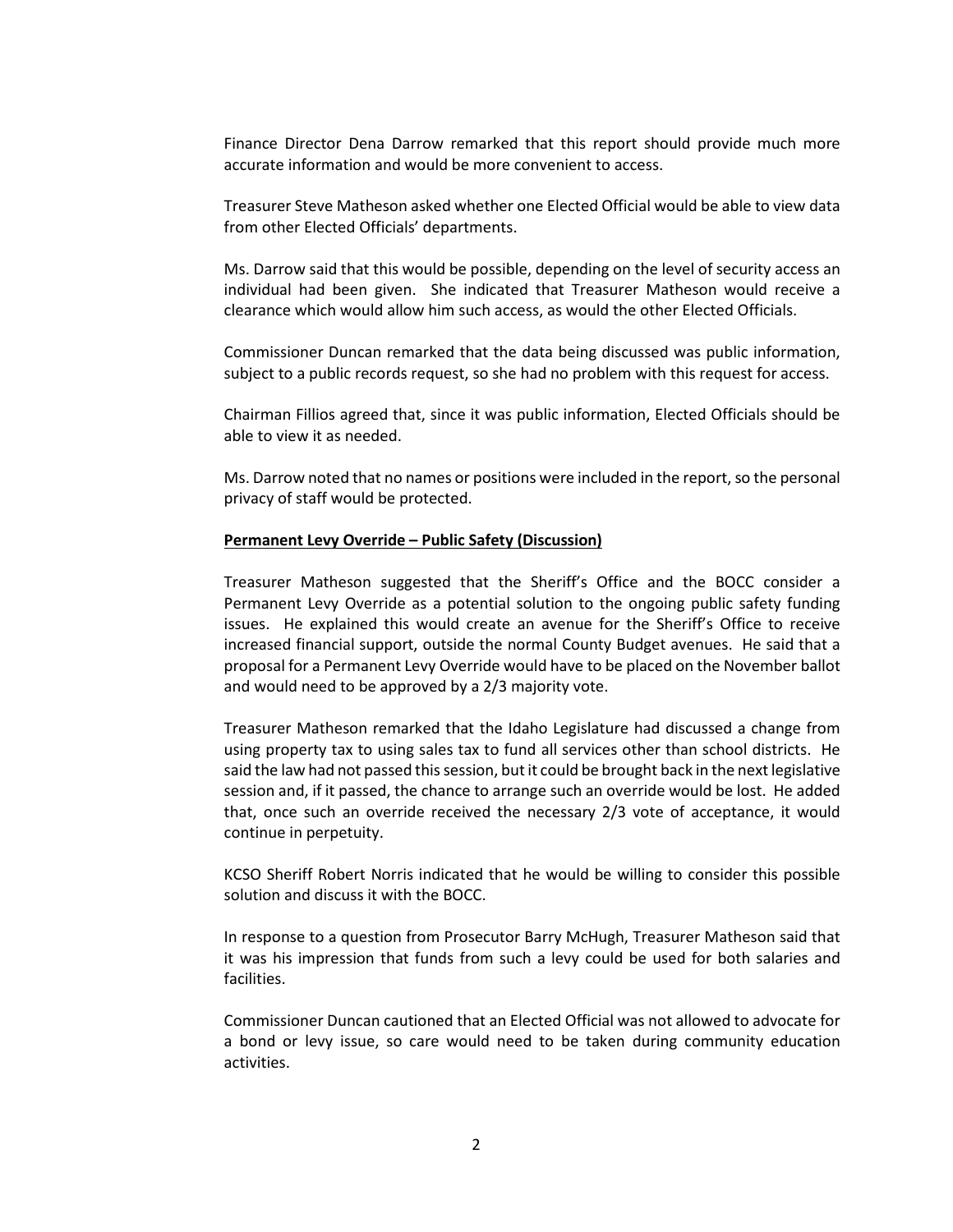There were no objections voiced, so Treasurer Matheson said that he would seek legal opinions on how to proceed. He added that he would be glad to help the Sheriff determine the amount that should be requested in the proposal.

#### **Alleged Commissioners' Interference in Other Elected Officials' Business (Discussion)**

Assessor Bela Kovacs said that he wanted to discuss events related to an Executive Session *§74-206(1)(b)* which took place on April 11, 2022. He indicated that he wanted to make a response to that meeting and the events surrounding it, to call attention to "the concerns that all Elected Officials should have in the developments that occurred."

Assessor Kovacs expressed his concern that open meeting law had been violated and voiced his dissatisfaction with the proceedings. He stated that Chief Deputy Assessor Allyson Knapp and a number of Assessor's Office employees had, in effect, demanded that he withdraw from the upcoming election or they would publically release subject matter from the Executive Session. He said that he felt this was "coercion, extortion or blackmail." He reported that Ms. Knapp and the involved staff members had gone to the Coeur d'Alene Press with the information, which then appeared in the Thursday, April 14 edition.

Commissioner Duncan cautioned that much of what Assessor Kovacs had said was off topic and that the discussion should focus on the agendized item.

Assessor Kovacs acknowledged Commissioner Duncan's statement. He complained that Ms. Knapp had not come to him with the problems, only about complaints regarding micromanagement.

Prosecutor McHugh stated that Assessor Kovacs remarks were continuing to be off topic and urged him to remain with the agendized material.

Assessor Kovacs restated his points.

Chief Deputy Treasurer Jill Smith stated that she had first learned about this situation on Assessor Kovacs' campaign webpage, on which he had posted information about the Executive Session. She said it seemed as though he had made things public first.

Assessor Kovacs responded that he had acted based on the most recent information available to him, which was that the other parties were going to release details, so he had acted.

Commissioner Duncan pointed out that open meeting law had not been violated. She explained that it had been a properly noticed open meeting that anyone was free to attend, initially. Then the Board had voted to go into Executive Session. She added that the BOCC had not threatened to make anything public and had not, in fact, done so. She remarked that an Executive Session *§74-206(1)(b)* could be held for either positive or negative reasons.